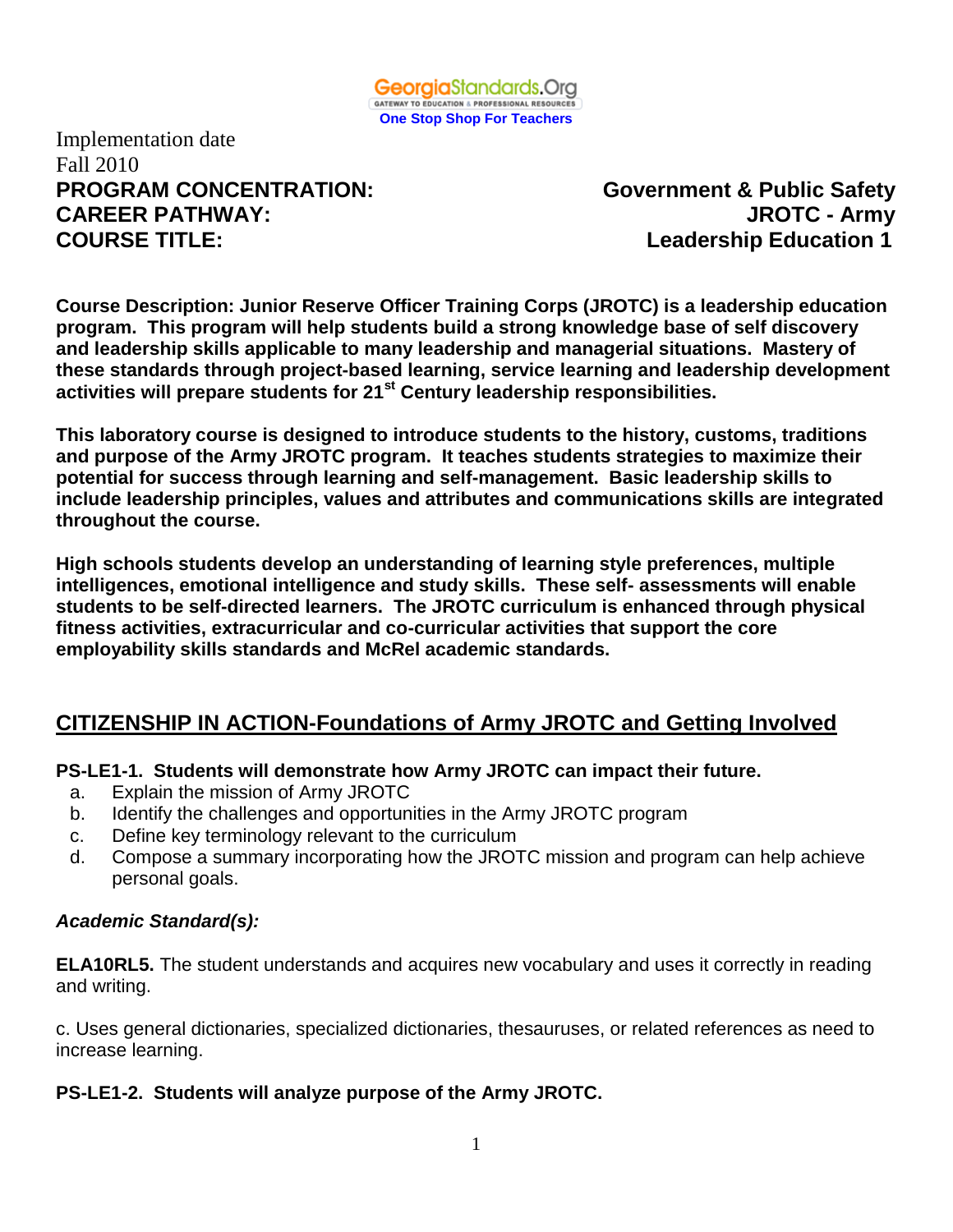

Fall 2010

- a. Describe the U.S. congressional act that created JROTC
- b. Identify the JROTC program outcomes
- c. Explain significant historical events that combined military training and education
- d. Define key words: conflict resolution, cultural diversity, National Defense Act, leadership
- e. Compose a short essay on why JROTC is an important high school leadership career pathway

## *Academic Standard(s):*

**SSCG10** The student will describe the legislative process, including the roles played by committees and leadership.

- a. Explain the steps in the legislative process.
- b. Explain the function of various leadership positions within the legislature.

#### **PS-LE1-3. Students will illustrate the rank and structure of Army JROTC.**

- a. Identify Army JROTC enlisted and officer insignia
- b. Correlate cadet ranks to positions on the JROTC cadet battalion organization diagram
- c. Correlate duties and responsibilities with positions in an Army JROTC cadet battalion
- d. Evaluate how the organization supports the operation of the Army
- e. Define key words: battalion, company, enlisted, platoons, specialists, squads, subordinate, succession, and team
- f. Interpret the organizational structure of your school's cadet battalion

## *Academic Standard(s):*

**ELA10RL5.** The student understands and acquires new vocabulary and uses it correctly in reading and writing.

c. Uses general dictionaries, specialized dictionaries, thesauruses, or related references as need to increase learning.

## **SSSocC3 Students will analyze social structure and interaction within society.**

a. Explain the components of social structure; include status, role and social institutions.

c. Categorize groups within a society by comparing primary and secondary groups, in and out groups, reference groups, and social networks.

#### **PS-LE1-4. Students will determine which signs of success they plan to accomplish within JROTC.**

- a. Compare the three types of unit decorations
- b. Classify the components of individual award categories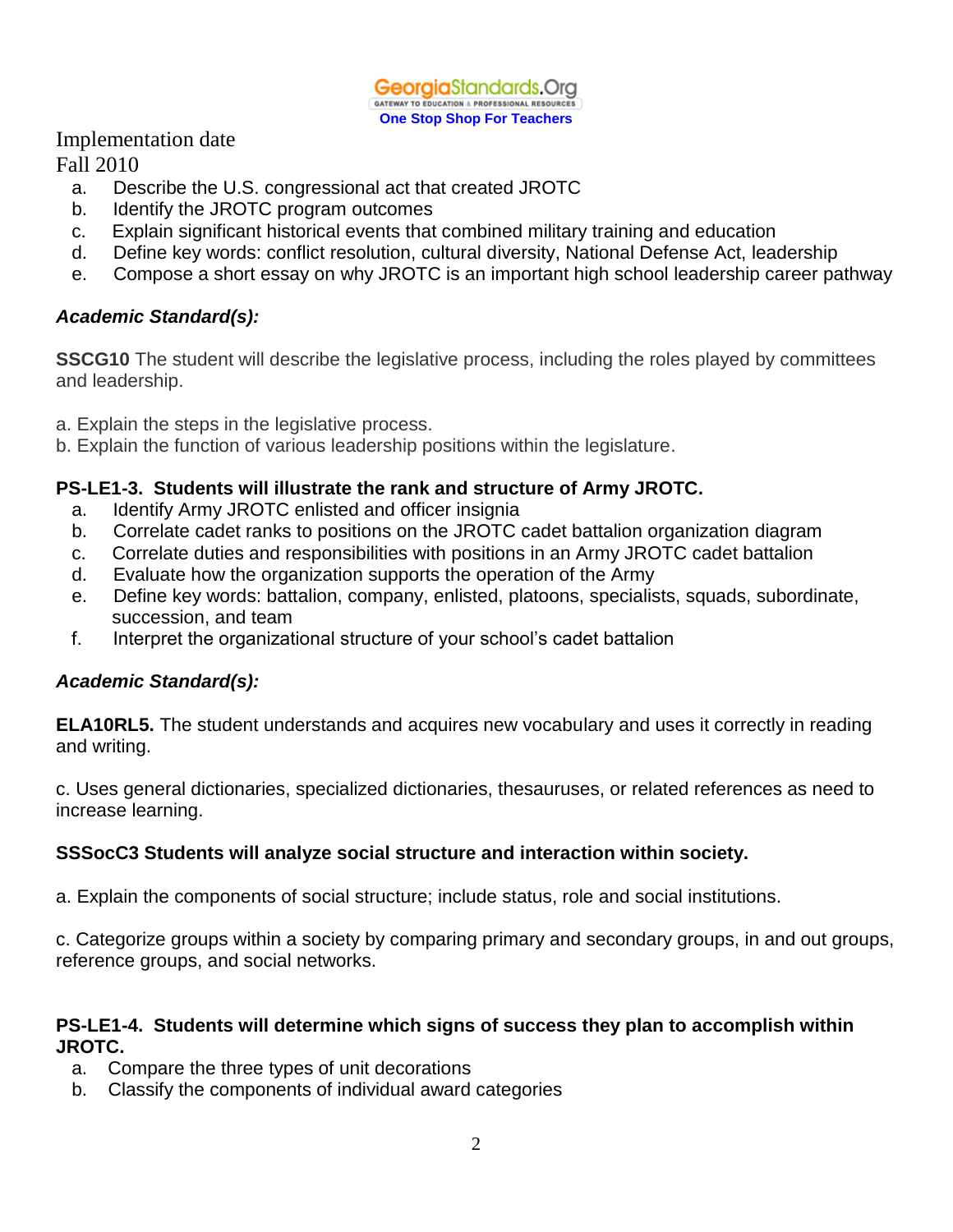## Fall 2010

- c. Classify the four institutional award categories
- d. Define award criteria
- e. Define the key words: academic awards, athletic awards, commitment, decorations, individual awards, initiative, military awards, miscellaneous awards, motivation, responsibility, unit awards
- f. Create a Tree Map that illustrates the awards the student plans to achieve in JROTC

## *Academic Standard(s):*

**ELA10RL5.** The student understands and acquires new vocabulary and uses it correctly in reading and writing.

c. Uses general dictionaries, specialized dictionaries, thesauruses, or related references as need to increase learning.

## **PS-LE1-5. Students will demonstrate proper cadet appearance.**

- a. Identify components of a JROTC Class A, Class B, and Battle Dress Uniform
- b. Evaluate the appropriate occasions for wearing each uniform
- c. Identify factors important to personal appearance
- d. Determine guidelines for proper personal appearance in uniform
- e. Describe proper maintenance of uniforms
- f. Describe the uniform-wearing guidelines
- g. Demonstrate placement of uniform awards, insignias and decorations
- h. Conduct a uniform pre-inspection
- i. Prepare for uniform inspection
- j. Define key words: align, Army Combat Uniform (ACU), bisecting, Class A and B uniforms, Chevron, fads, ferrule, fitted neck tab, formal inspections, Garrison Cap, Gig Line, hemmed, insignia, nap, non-subdued, precedence, pre-inspection, shoulder marks, tarnished
- k. Evaluate a fellow cadet's uniform and appearance

## *Academic Standard(s):*

**MM1P4. Students will make connections among mathematical ideas and to other disciplines.**

- a. Recognize and use connections among mathematical ideas.
- c. Recognize and apply mathematics in contexts outside of mathematics.

## **PS-LE1-6. Students will demonstrate protocol to show respect for and handle the US Flag.**

a. Explain the history of the United States flag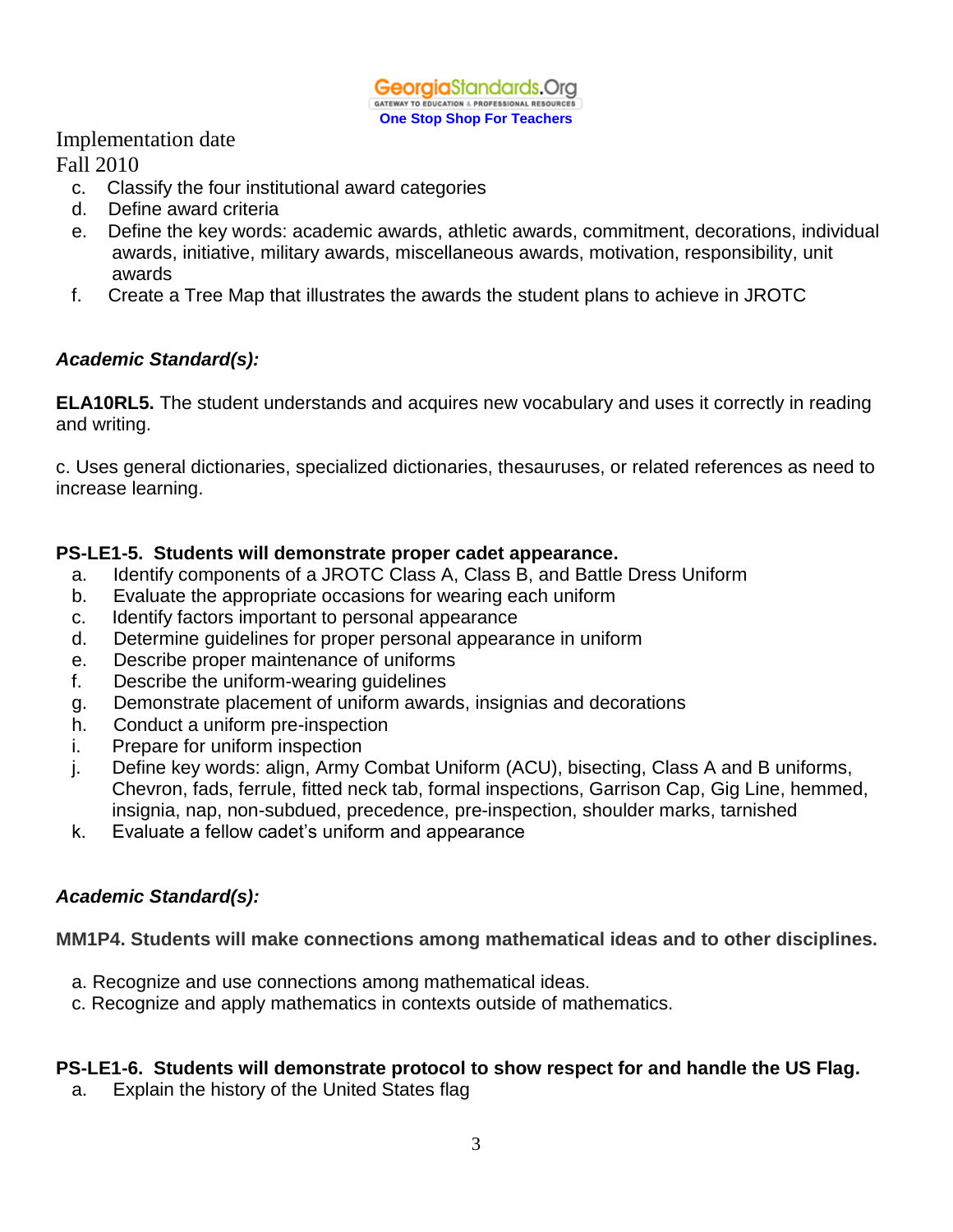**Georgia**Standards.Org GATEWAY TO EDUCATION & PROFESSIONAL RESOURCES **One Stop Shop For Teachers**

## Implementation date

Fall 2010

- b. Explain the symbolism of the various parts and colors on the flag
- c. Classify the size and use of each basic type of United States flag
- d. Demonstrate how to show respect for the United States flag
- e. Compare the rules for displaying flag in different situations
- f. Describe the correct way to fold the United States flag
- g. Define key words: color(s), ensign, garrison flag, half-staff, halyard, pennant, post flag, staff, standard, storm flag, and union
- h. Perform the correct folding, displaying and saluting of the US Flag

## *Academic Standard(s):*

## **SSSocC1 students will explain the process of socialization.**

a. Identify and describes the roles and responsibilities of an individual in society.

d. Evaluate the factors that socialize the individual; include family, peers, education, media, and religion.

## **PS-LE1-7. Students will demonstrate courtesies during the playing of the National Anthem.**

- a. Explain the history of the National Anthem
- b. Describe cadet courtesies when the National Anthem is played
- c. Explain the history of the official National March
- d. Define key words: anthems, bombardment, national march, and symbol, "The Star-Spangled Banner," under arms
- e. Demonstrate appropriate courtesies during the singing of the National Anthem indoors and outdoors, and in and out of uniform

## *Academic Standard(s):*

## **SSSocC1 students will explain the process of socialization.**

a. Identify and describes the roles and responsibilities of an individual in society.

d. Evaluate the factors that socialize the individual; include family, peers, education, media, and religion.

#### **PS-LE1-8. Students will explore the purpose of military traditions, customs, and courtesies.**

- a. Distinguish among the types of personal salutes
- b. Relate Army ranks to their proper titles
- c. Determine situations requiring a salute
- d. Identify forms of respect to senior officers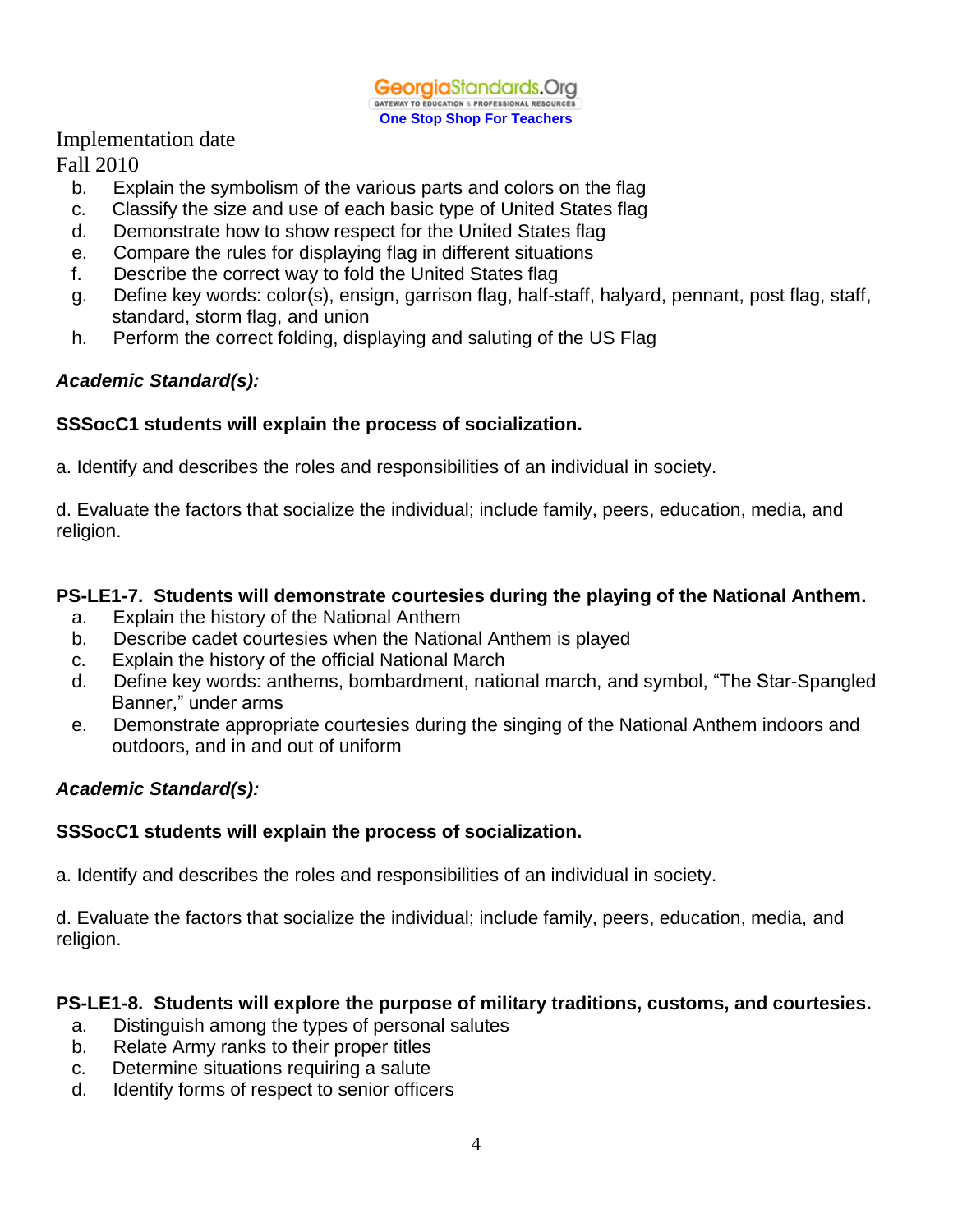

Fall 2010

- e. Define key words: cannon salutes, courtesies, customs, dress, espirit de corps, mess, position of honor, reporting, ruffles and flourishes, salutes, self-propelled, traditions, uncasing, uncovered
- f. Demonstrate proper respect toward JROTC cadre, fellow cadets and school staff

# *Academic Standard(s):*

**MLI.CU1.** The students develop an awareness of perspectives, practices, and products of the cultures where the target language is spoken.

c. Describe customs and traditions of the cultures such as greetings, celebrations and courtesies.

# **LEADERSHIP THEORY AND APPLICATION-Being a Leader**

## **PS-LE1-9. Students will identify their leadership strengths and opportunities for improvement**

- a. Analyze leader behaviors that create the desire to follow
- b. Explore leader behaviors related to purpose, direction, and motivation
- c. Identify ways to develop leadership behaviors
- d. Define key words: behaviors, direction, leadership, motivation, purpose
- e. Compose a summary of individual leadership behavior and suggestions for improvement

## *Academic Standard(s):*

**ELA10RL5.** The student understands and acquires new vocabulary and uses it correctly in reading and writing.

## **SSSocC3 Students will analyze social structure and interaction within society.**

a. Explain the components of social structure; include status, role and social institutions.

c. Categorize groups within a society by comparing primary and secondary groups, in and out groups, reference groups, and social networks.

d. Analyze the components, varieties, and functions of group dynamics; include such factors as group size, leadership and authority, and such processes as bystander effect and groupthink.

## **PS-LE1-10. Students will compare leadership styles**

- a. Describe how leadership has evolved
- b. Compare different approaches to leadership
- c. Discuss what leadership styles work best in different situations
- d. Define key words: approach
- e. Compose a summary describing the three styles of leadership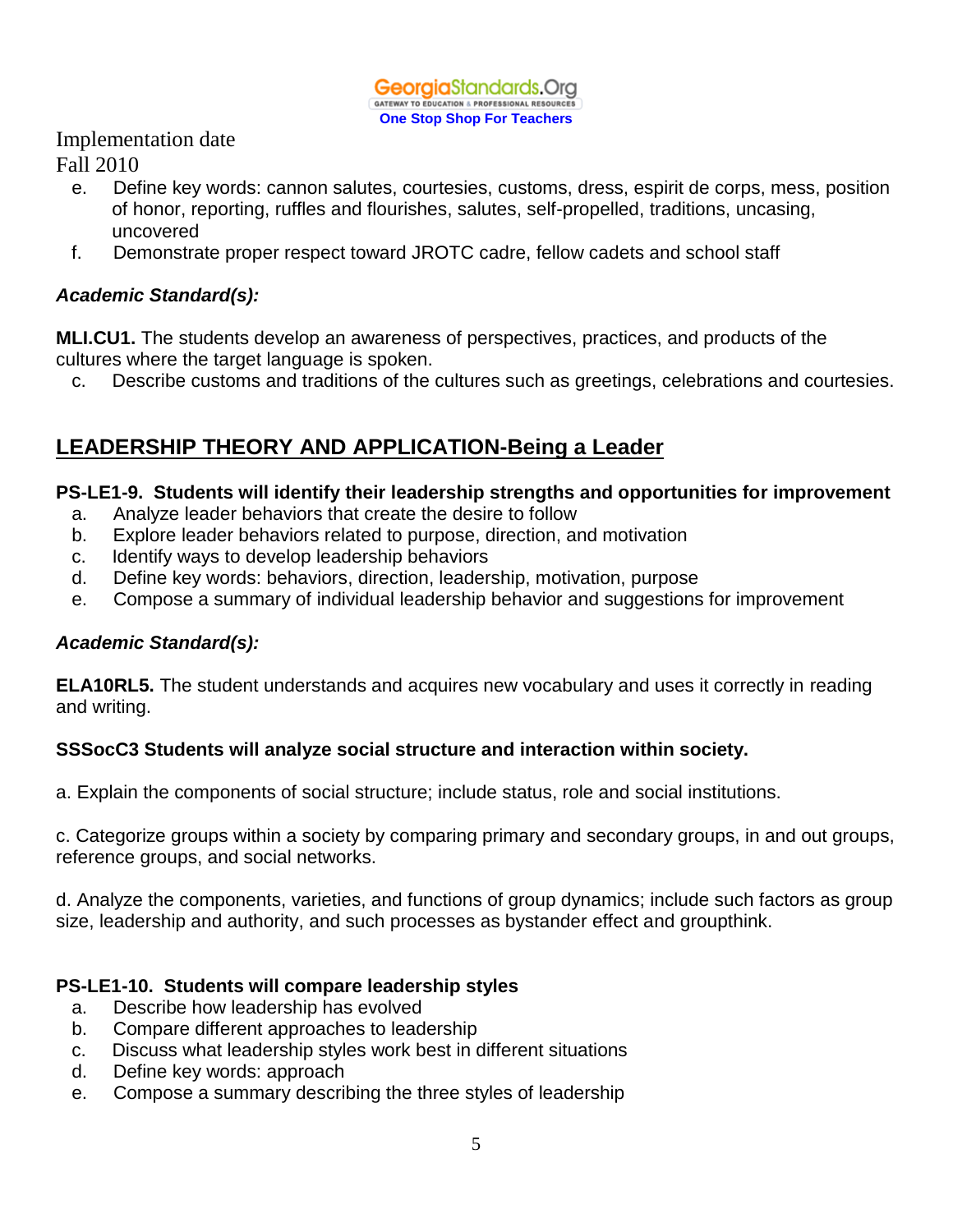

## *Academic Standard(s):*

**SSCG10.** The student will describe the legislative process, including the roles played by committees and leadership.

b. Explain the function of various leadership positions within the legislature.

## **SSSocC3 Students will analyze social structure and interaction within society.**

a. Explain the components of social structure; include status, role and social institutions.

c. Categorize groups within a society by comparing primary and secondary groups, in and out groups, reference groups, and social networks.

d. Analyze the components, varieties, and functions of group dynamics; include such factors as group size, leadership and authority, and such processes as bystander effect and groupthink.

## **PS-LE1-11. Students will develop a personal code of ethics, comparing the values it represents with the Army Values**

- a. Describe the values that leaders possess
- b. Assess how attitudes affect a person's actions
- c. Explore how life experiences affect a person's values
- d. Evaluate how the similarities and differences in people's values can impact how they interact with others
- e. Relate individual values to the seven Army Values
- f. Define key words: beliefs, bribery, coercion, dilemma, ethics, favoritism, norms, prejudices, selfless service, tenets, tunnel vision, unethical, values
- e. Compose a personal code of ethics and compare them with the Army Values

# *Academic Standard(s):*

**ELA10RC2.** The student participates in discussions related to curricular learning in all areas

#### **SSSocSC4 Students will analyze the function of social institutions as agents of social control across differing societies and times.**

b. Evaluate the strengths and weaknesses of various social institutions.

## **PS-LE1-12. Students will develop a plan for using the 11 principles of leadership to improve leadership abilities**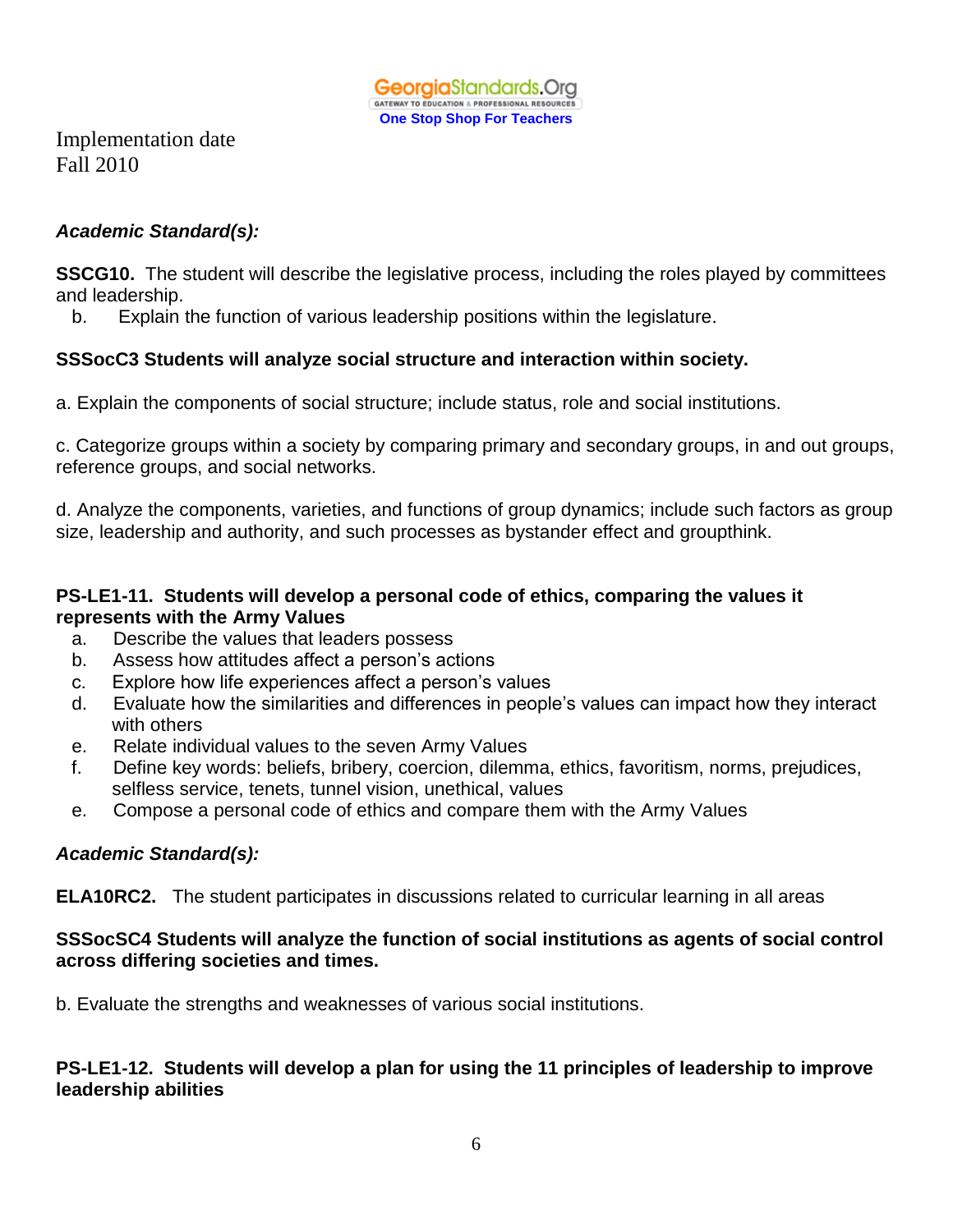**Georgia**Standards.Org GATEWAY TO EDUCATION & PROFESSIONAL RESOURCES **One Stop Shop For Teachers**

Implementation date

Fall 2010

- a. Identify the 11 principles of leadership
- b. Describe the BE, KNOW, and DO attributes of a leader
- c. Identify how a cadet can demonstrate leadership character and competence
- d. Define key words: attributes, censure, convictions, diversified, doctrine, introspection,philosophy, recrimination, and self-evaluation
- e. Create an individual Leadership Development Plan

# *Academic Standard(s):*

**SSCG10.** The student will describe the legislative process, including the roles played by committees and leadership.

b. Explain the function of various leadership positions within the legislature.

## **SSSocC1 students will explain the process of socialization.**

a. Identify and describes the roles and responsibilities of an individual in society.

d. Evaluate the factors that socialize the individual; include family, peers, education, media, and religion.

# **PS-LE1-13. Students will take action to prevent and/or stop sexual harassment and assault.**

- a. Predict the potential consequences of sexual harassment/assault for the individuals involved
- b. Assess the role of individual point of view in determining what constitutes sexual harassment
- c. Locate resources for assisting victims of sexual harassment or assault
- d. Define key words: date rape, perpetrator, sexism, sexual harassment, vulnerable
- e. Develop a Sexual Harassment Prevention Plan for your JROTC battalion.

# *Academic Standard(s):*

**SSCG21** The student will demonstrate knowledge of criminal activity.

- a. Examine the nature and causes of crimes.
- b. Explain the effects criminal acts have on their intended victims.
- c. Categorize different types of crimes.
- d. Explain the different types of defenses used by perpetrators of crime.

#### **SSPSP1 The student will analyze the impact of the social environment on behaviors and attitudes.**

a. Explain phenomena that result from the influence of the social environment on the individual and vice versa; include obedience, social facilitation, social loafing, bystander apathy, conformity, groupthink, group polarization, and deindividualization.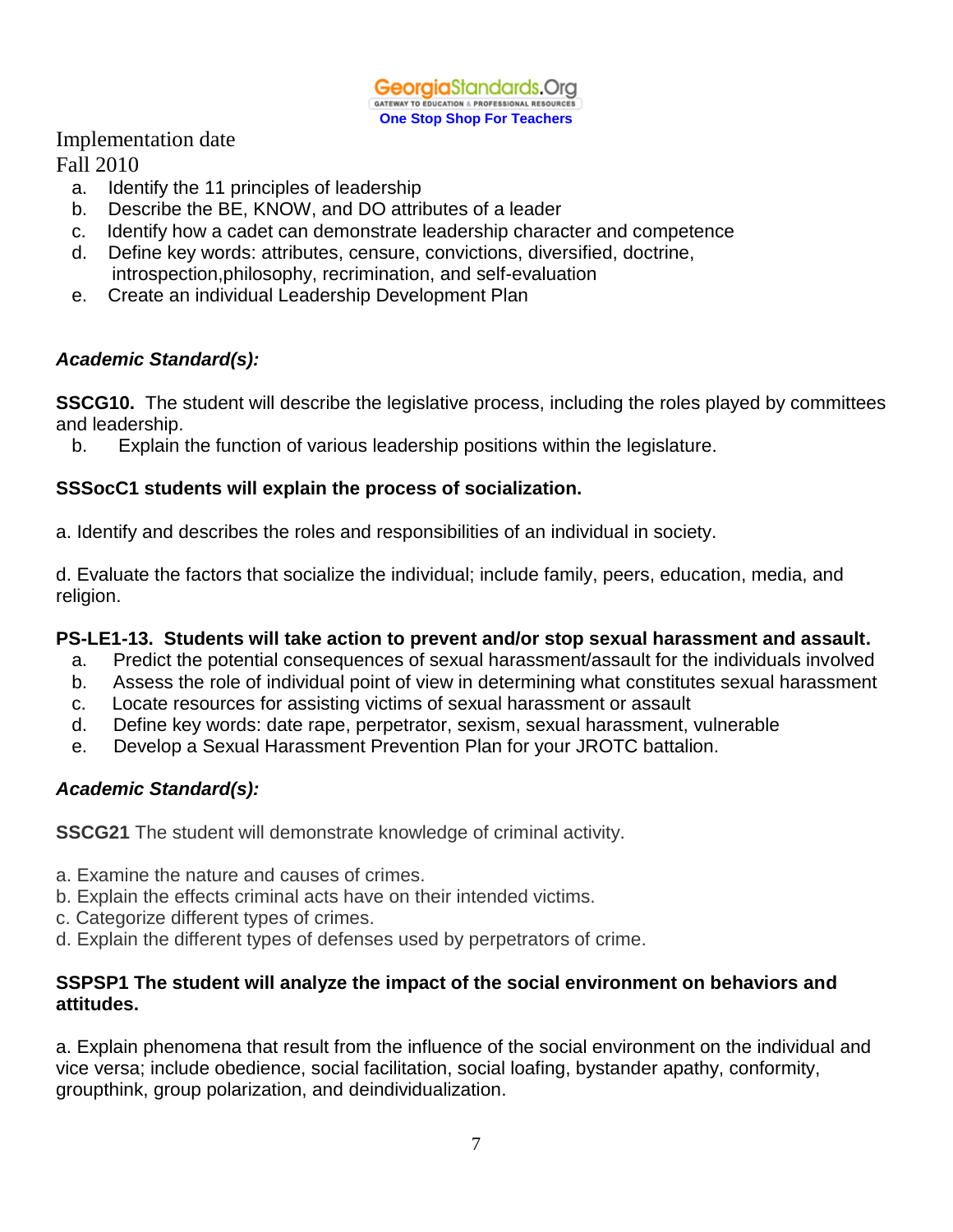

# **LEADERSHIP THEORY AND APPLICATION-Leadership Skills**

#### **PS-LE1-14. Students will explain the importance of drill in military discipline.**

- a. Summarize the origin of drill dating back to the Continental Army of the United States
- b. Identify five purposes of drill in times of war and peace
- c. Compare the qualities of discipline instilled in the Continental Army to what military drill develops today
- d. Define key words: discipline, drill, maneuver, precision, unison
- e. Compose a summary describing the origins of drill and its purpose in JROTC

#### *Academic Standard(s):*

**SSUSH4** The student will identify the ideological, military, and diplomatic aspects of the American Revolution.

 c. Analyze George Washington as a military leader including the creation of a professional military and the life of a common soldier, crossing the Delaware River, and Valley Forge.

## **PS-LE1-15. Students will demonstrate effectual command voice in drill.**

- a. Evaluate the responsibilities of a follower and leader in drill
- b. Identify the types of drill commands
- c. Describe the elements of a proper command voice
- d. Define key words: cadence, column, command of execution, inflection, interval, preparatory command, rhythmic, selfless, snap, supplementary command, tone
- e. Demonstrate the proper drill commands and the use of command voice

## *Academic Standard(s):*

**SSUSH4** The student will identify the ideological, military, and diplomatic aspects of the American Revolution.

 c. Analyze George Washington as a military leader including the creation of a professional military and the life of a common soldier, crossing the Delaware River, and Valley Forge.

#### **PS-LE1-16. Students will analyze personal strengths and weaknesses as a drill leader.**

- a. Describe the preparation of a drill leader before a drill
- b. Sequence the procedure a drill leader takes to teach a drill
- c. Identify five characteristics of a capable drill leader
- d. Define key words: command of execution, command voice, preparation, procedure
- e. Compose a summary describing the characteristics and responsibilities of drill leaders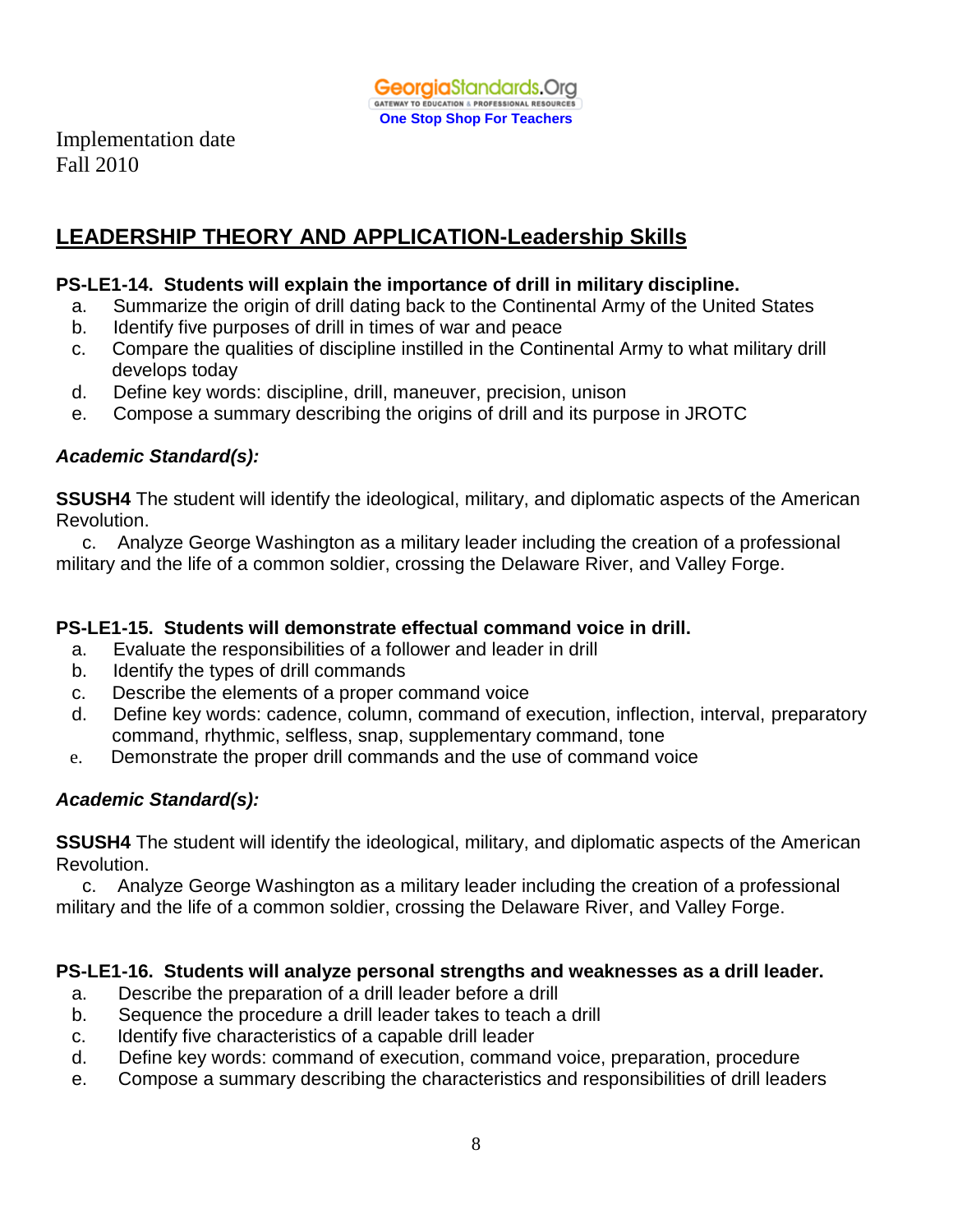

Implementation date Fall 2010 *Academic Standard(s):*

**ELA10RL5.** The student understands and acquires new vocabulary and uses it correctly in reading and writing.

c. Uses general dictionaries, specialized dictionaries, thesauruses, or related references as need to increase learning.

# **FOUNDATIONS FOR SUCCESS-Know Yourself-Socrates**

#### **PS-LE1-17. Students will determine their behavioral preferences.**

- a. Explain the four clusters of behavior in the Winning Colors® framework
- b. Illustrate individual behavioral preferences using the four Winning Colors®
- c. Identify strengths for each behavior cluster
- d. Express appreciation for individual/self uniqueness
- e. Define key words: assessment, cluster, differentiate, and introspection
- f. Construct a Self-Awareness Matrix using the Winning Colors behavior model

## *Academic Standard(s):*

**MLIV.CU1** The students understand, describe, and discuss perspectives, practices, and products of the cultures studied and how they are interrelated. The students:

b. Discuss cultural patterns of behavior.

## **SSSocC3 Students will analyze social structure and interaction within society.**

a. Explain the components of social structure; include status, role and social institutions.

c. Categorize groups within a society by comparing primary and secondary groups, in and out groups, reference groups, and social networks.

d. Analyze the components, varieties, and functions of group dynamics; include such factors as group size, leadership and authority, and such processes as bystander effect and groupthink.

#### **PS-LE1-18. Students will apply an appreciation of diversity to interpersonal situations.**

- a. Identify key characteristics for each Winning Colors® behavior cluster: Builder, Planner, Adventurer, and Relater
- b. Determine factors that impact the behavior of others
- c. Evaluate factors that impact how others perceive individual behavior
- d. Select behaviors that promote success in a variety of situations
- e. Define key words: comfort zone, natural, and preference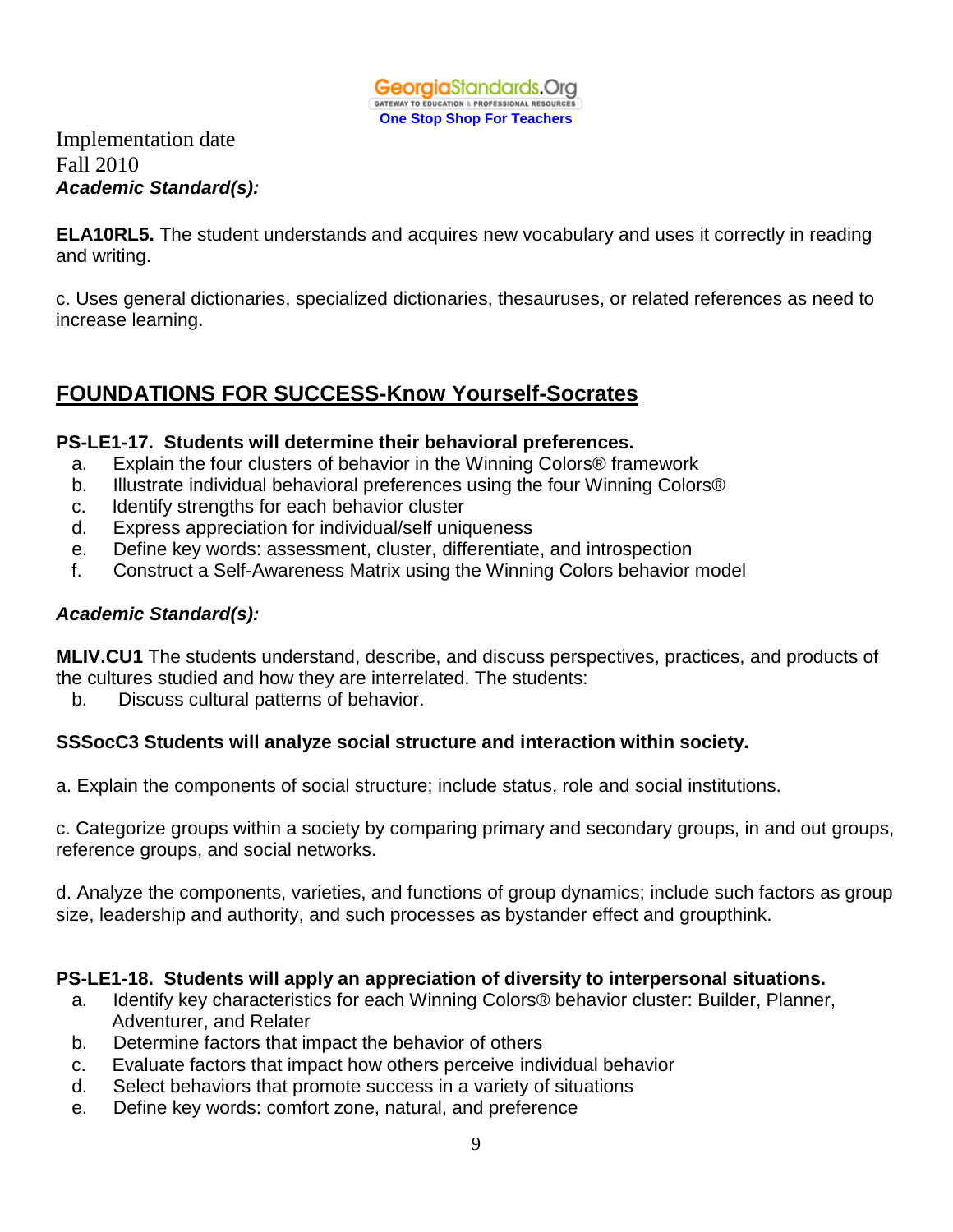

Fall 2010

f. Compose a reflective essay on recognizing and appreciating diversity

## *Academic Standard(s):*

**ELA10RL5.** The student understands and acquires new vocabulary and uses it correctly in reading and writing.

c. Uses general dictionaries, specialized dictionaries, thesauruses, or related references as need to increase learning.

## **PS-LE1-19. Students will develop a plan for personal growth.**

- a. Identify and assess key emotional skills to the relevant skill dimensions
- b. Develop strategies for growth in two emotional skill areas
- c. Plan self-directed development activities
- d. Define key words: adaptability, assertion, change orientation, deference, emotional intelligence, intrapersonal, persistence
- e. Create a Personal Growth Plan

## *Academic Standard(s):*

**MM1A1.** Students will explore and interpret the characteristics of functions, using graphs, tables, and simple algebraic techniques.

e. Relate to a given context the characteristics of a function, and use graphs and tables to investigate its behavior.

#### **SSPSP1 The student will analyze the impact of the social environment on behaviors and attitudes.**

a. Explain phenomena that result from the influence of the social environment on the individual and vice versa; include obedience, social facilitation, social loafing, bystander apathy, conformity, groupthink, group polarization, and deindividualization.

#### **PS-LE1-20. Students will determine the thinking/learning skills necessary for improving active learning**

- a. Identify the thinking types and related viewpoints necessary to address typical active learner questions
- b. Distinguish between traits and activities of critical and creative thinkers
- c. Compare and contrast the difference between objective and subjective thinking
- d. Distinguish between active learner and passive learner traits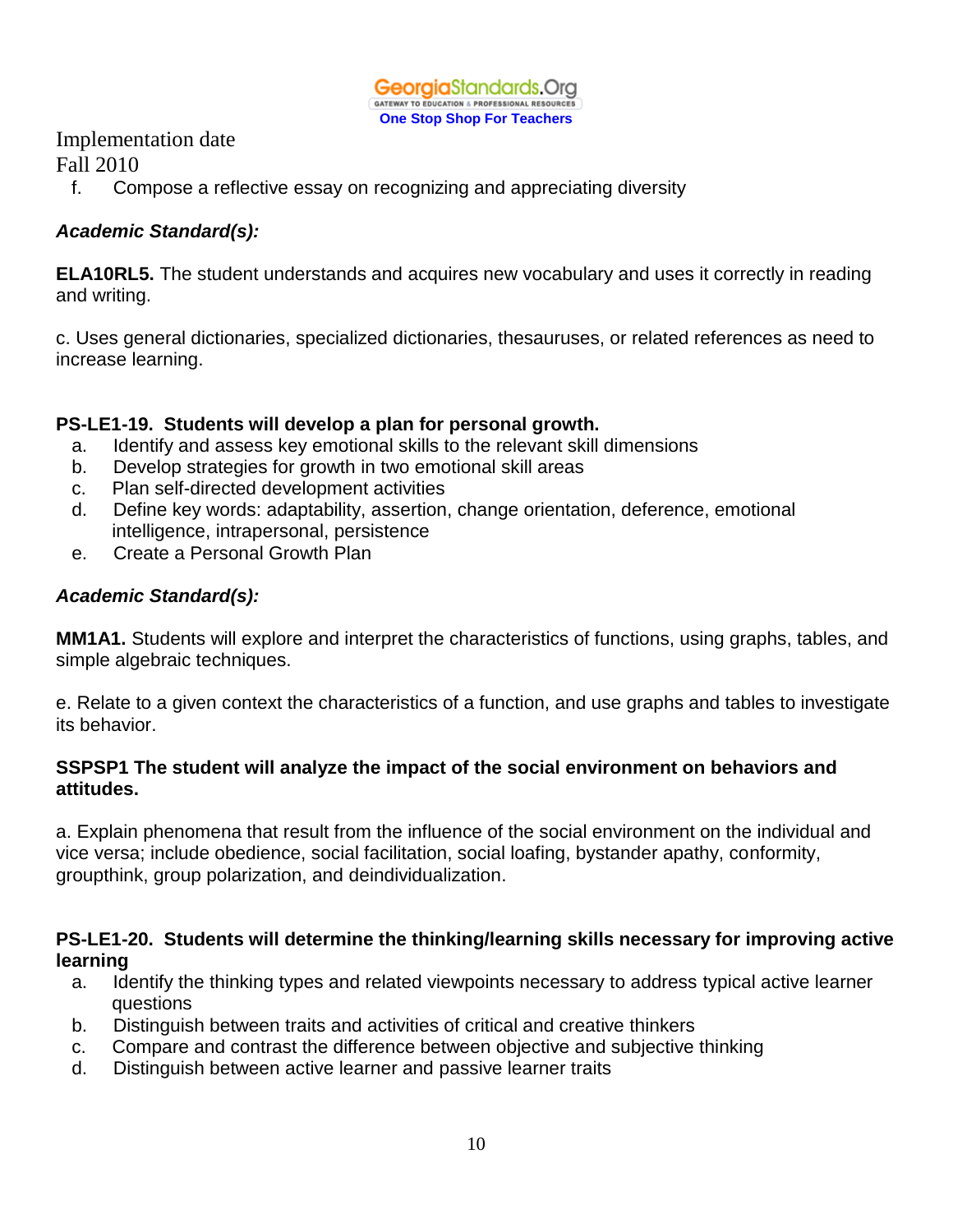

Fall 2010

- e. Define key words: active, classify, creative, critical, generalize, objective, passive, predict, subjective, visualize
- f. Create and execute an Active Learning Action Plan

# *Academic Standard(s):*

**ELA10RL5.** The student understands and acquires new vocabulary and uses it correctly in reading and writing.

c. Uses general dictionaries, specialized dictionaries, thesauruses, or related references as need to increase learning.

## **SSPBC2 The student will analyze key concepts associated with information processing.**

a. Describe the components of the human information system; include working memory, long term memory, sensory memory, and attention.

# **FOUNDATIONS FOR SUCCESS- Learning to Learn**

## **PS-LE1-21. Students will relate the structure and function of the brain to the learning process.**

- a. Identify key areas and functions of the midbrain/limbic system
- b. Associate major regions of the brain to their functions
- c. Explain the function of a neuron
- d. Explain the three elements involved in transmitting stimulus from outside the body to the brain
- e. Assess the process required to enhance brain power
- f. Define Key Words: axon, brain stem, cerebral hemisphere, cortex, dendrite, Limbic System, neural plasticity, neurons, neurotransmitter, sensory flooding, sensory gating, and synapse
- g. Construct a jigsaw puzzle of the brain

# *Academic Standard(s):*

**SAP1** Students will analyze anatomical structures in relationship to their physiological functions.

a. Apply correct terminology when explaining the orientation of body parts and regions.

 b. Investigate the interdependence of the various body systems to each other and to the body as a whole.

#### **SSPBF1 The student will explain the development, structure, and function of biological systems and their role in behavior, cognition, and emotion.**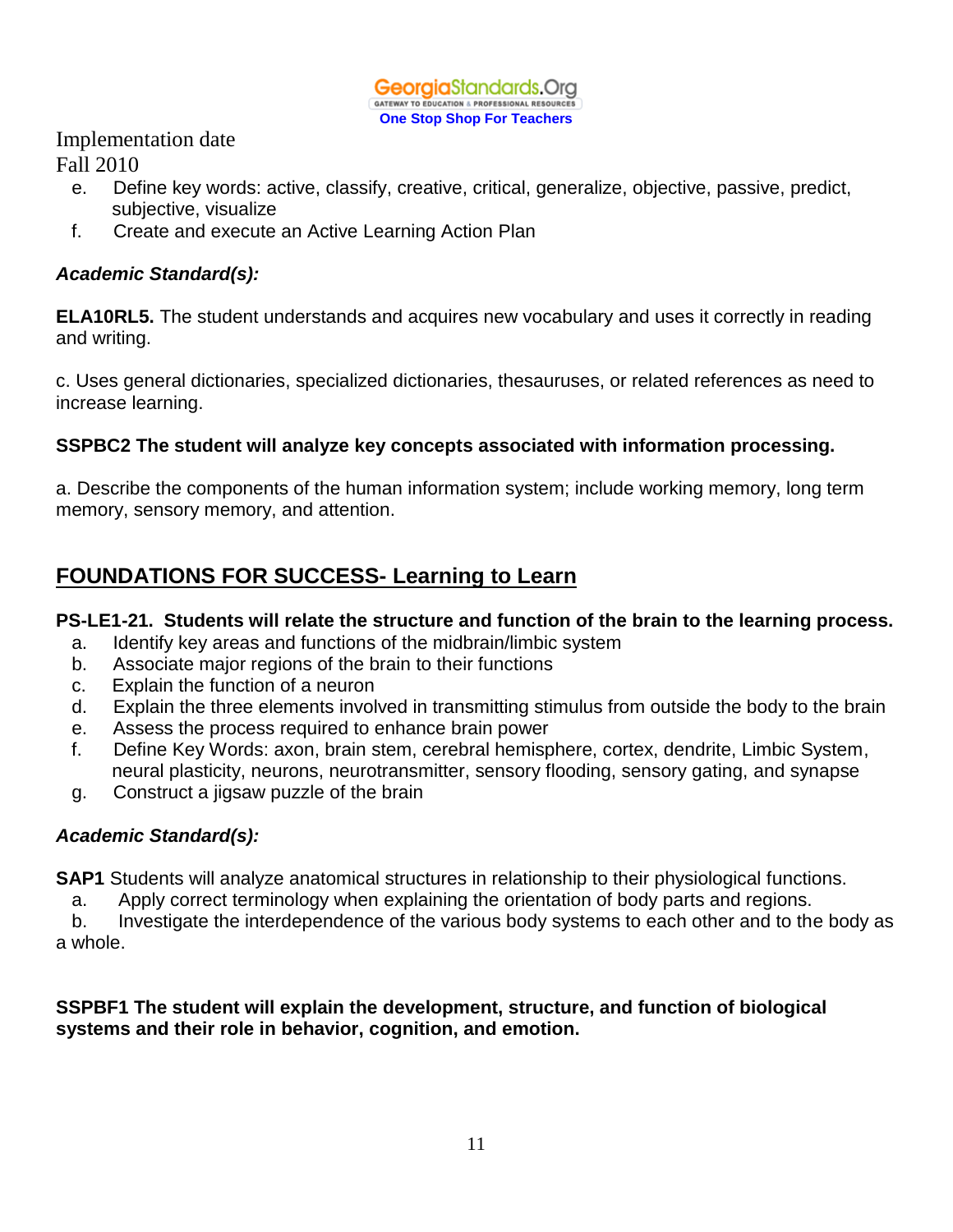a. Discuss the major divisions and sub-divisions of the nervous system and their role in behavior; include central (brain and spinal cord) and peripheral (autonomic, sympathetic and parasympathetic and somatic).

#### **PS-LE1-22. Students will explain how learning styles and preferences can impact learning**

- a. Assess the uniqueness of individual learning styles and preferences
- b. Distinguish among the three sensory (perceptual) systems
- c. Explain the essential elements of the learning process
- d. Contrast an automatic and purposeful response to stimuli
- e. Explain the five phases of learning in the Dunn and Dunn learning model
- f. Explore how to expand beyond your current preferences
- g. Define key words: auditory, kinesthetic, mobility, mode, motivation, perception, persistence, reflex, schema, sensory, sociological, and tactile
- h. Interpret the essential elements of the learning process and individuals' learning styles

## *Academic Standard(s):*

**SAP3** Students will assess the integration and coordination of body functions and their dependence on the endocrine and nervous systems to regulate physiological activities.

 a. Interpret interactions among hormones, senses, and nerves which make possible the coordination of functions of the body.

 b. Investigate the physiology of electrochemical impulses and neural integration and trace the pathway of an impulse, relating biochemical changes involved in the conduction of the impulse.

 c. Describe how the body perceives internal and external stimuli and responds to maintain a stable internal environment, as it relates to biofeedback.

#### **SSPBF1 The student will explain the development, structure, and function of biological systems and their role in behavior, cognition, and emotion.**

a. Discuss the major divisions and sub-divisions of the nervous system and their role in behavior; include central (brain and spinal cord) and peripheral (autonomic, sympathetic and parasympathetic and somatic).

## **PS-LE1-23. Students will use their intellectual strengths to improve academic performance**

- a. Assess Gardner's impact on the understanding of intelligence
- b. Identify the eight types of intelligences
- c. Distinguish between inter- and intra-personal intelligence
- d. Examine how to strengthen intelligence
- e. Define key words: Bodily/Kinesthetic intelligence, Logical/Mathematical intelligence, Intrapersonal intelligence, Interpersonal intelligence, Musical/Rhythmical intelligence, Naturalist intelligence, Visual/Spatial intelligence, Verbal/Linguistic intelligence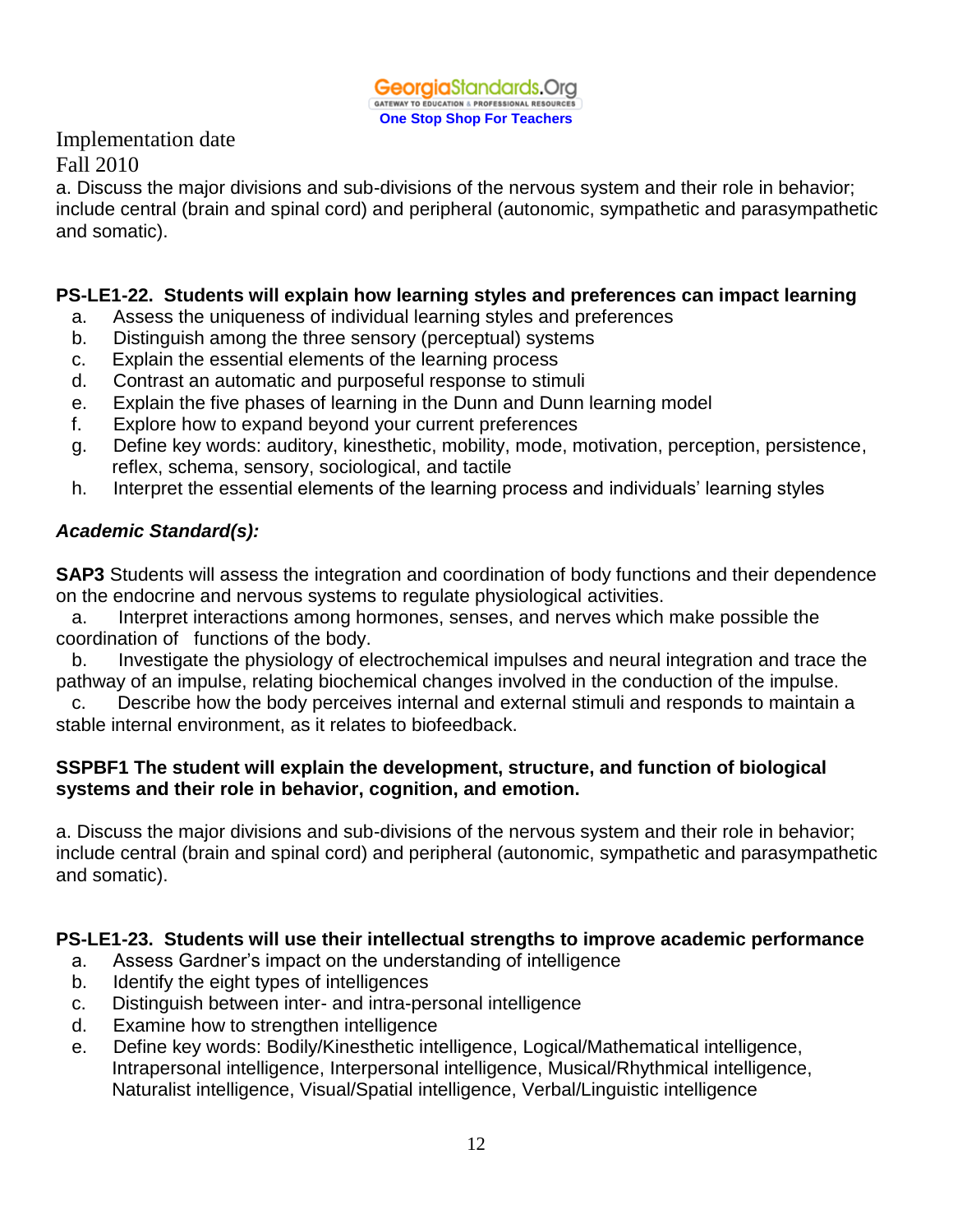

Fall 2010

f. Document application of the multiple intelligences to improve learning

## *Academic Standard(s):*

**ELA10RL5.** The student understands and acquires new vocabulary and uses it correctly in reading and writing.

c. Uses general dictionaries, specialized dictionaries, thesauruses, or related references as need to increase learning.

#### **SSPVB1 The student will analyze concepts related to the measurement and nature of intelligence.**

a. Differentiate between general and multiple intelligences

# **FOUNDATIONS FOR SUCCESS-Study Skills**

#### **PS-LE1-24. Students will use Thinking Maps to enhance learning**

- a. Identify the types of thinking processes
- b. Relate thinking to learning
- c. Correlate thinking processes to the eight Thinking Maps
- d. Select the appropriate Thinking Maps to visually depict a learning objective
- e. Define key words: analogy, Brace Map, Bridge Map, Circle Map, Bubble Map, Double-bubble Map, Flow Map, Multi-Flow Map, Relating Factor, and Tree Map

## *Academic Standard(s):*

**MM1A1.** Students will explore and interpret the characteristics of functions, using graphs, tables, and simple algebraic techniques.

e. Relate to a given context the characteristics of a function, and use graphs and tables to investigate its behavior.

#### **PS-LE1-25. Students will select reading comprehension strategies to enhance learning**

- a. Identify the purposes of reading
- b. Distinguish among reading comprehension strategies
- c. Distinguish among the types of context clues readers use to determine word meaning
- d. Recognize how to apply vocabulary strategies to enhance vocabulary context
- e. Relate vocabulary in context strategies to reading comprehension
- e. Define key words: analogy, antonym, appositive, comprehension, concept, context, hypothesis, inventory, mood, prediction, properties, purpose, strategy, synonym
- g. Apply vocabulary building and reading comprehension strategies to assigned readings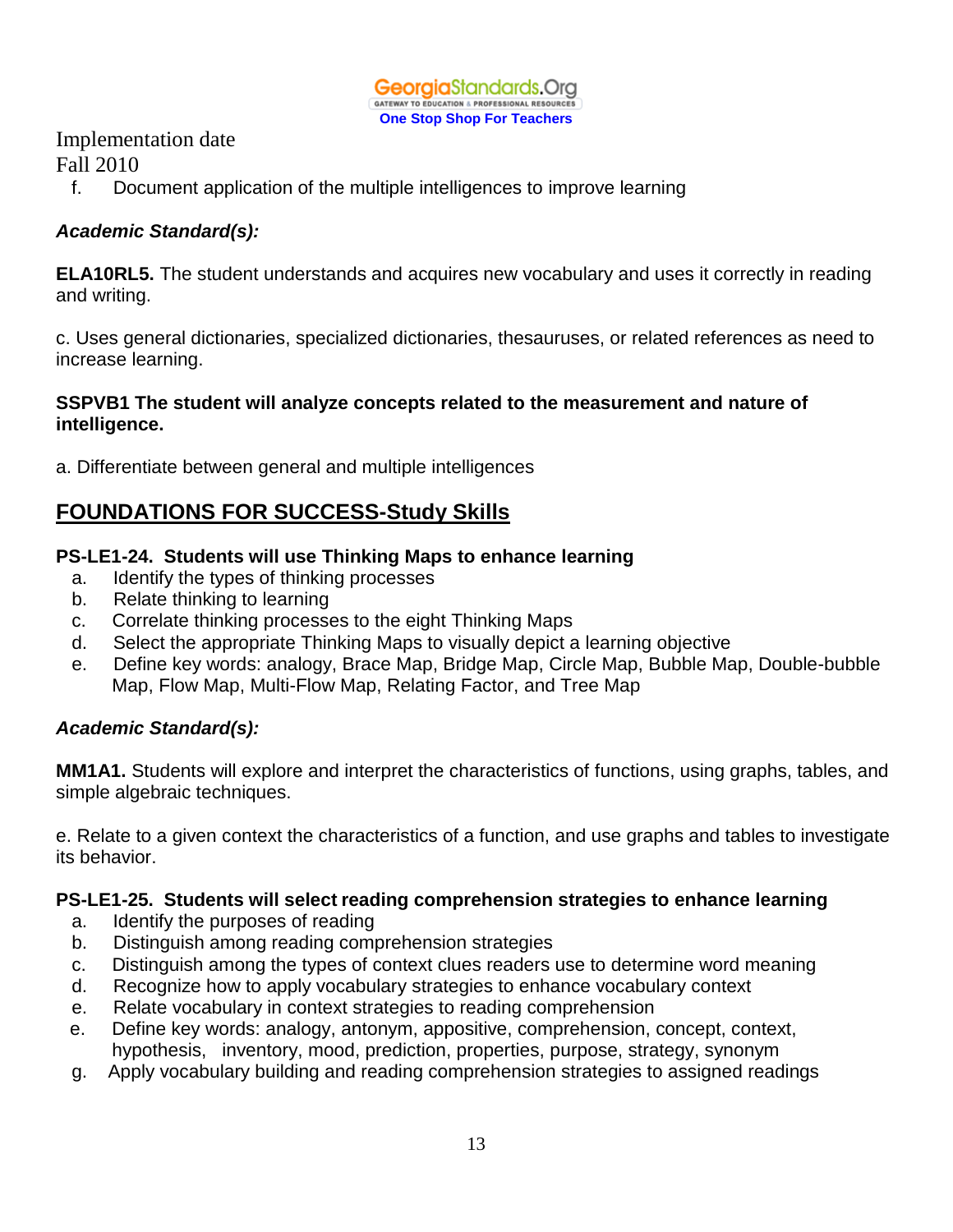

Implementation date Fall 2010 *Academic Standard(s):*

**ELA10RC4.** The student establishes a context for information acquired by reading across subject areas.

a. Explores life experiences related to subject area content.

 c. Determines strategies for finding content and contextual meaning for unfamiliar words or concepts.

**ELAALRL5.** The student understands and acquires new vocabulary and uses it correctly in reading and writing.

 a. Identifies and correctly uses idioms, cognates, words with literal and figurative meanings, and patterns of word changes that indicate different meanings or functions.

 b. Uses knowledge of mythology, the Bible, and other works often alluded to in American literature to understand the meanings of new words.

 c. Uses general dictionaries, specialized dictionaries, thesauruses, or related references as needed to increase learning.

## **PS-LE1-26. Students will develop personal study and test-taking strategies**

- a. Relate personal learning preferences to study habits
- b. Identify effective study skill strategies
- c. Evaluate test preparation strategies
- d. Distinguish among various note-taking tips and strategies
- e. Define the key words: allocate, aural/auditory, compare, contrast, efficient, enumerate, inference, interpret, justify, paraphrase, prove
- f. Develop individualized personal study and test-taking strategies

## *Academic Standard(s):*

**MA2D4.** Students will understand the differences between experimental and observational studies by posing questions and collecting, analyzing, and interpreting data.

**ELA9LSV1** The student participates in student-to-teacher, student-to-student, and group verbal interactions.

- a. Initiates new topics and responds to adult-initiated topics.
- b. Asks relevant questions.
- c. Responds to questions with appropriate information.
- d. Actively solicits another person's comments or opinions.

 i. Employs group decision-making techniques such as brainstorming or a problem-solving sequence (e.g., recognizes problem, defines problem, identifies possible solutions, selects optimal solution and implements.

j. Divides labor to achieve the overall group goal efficiently.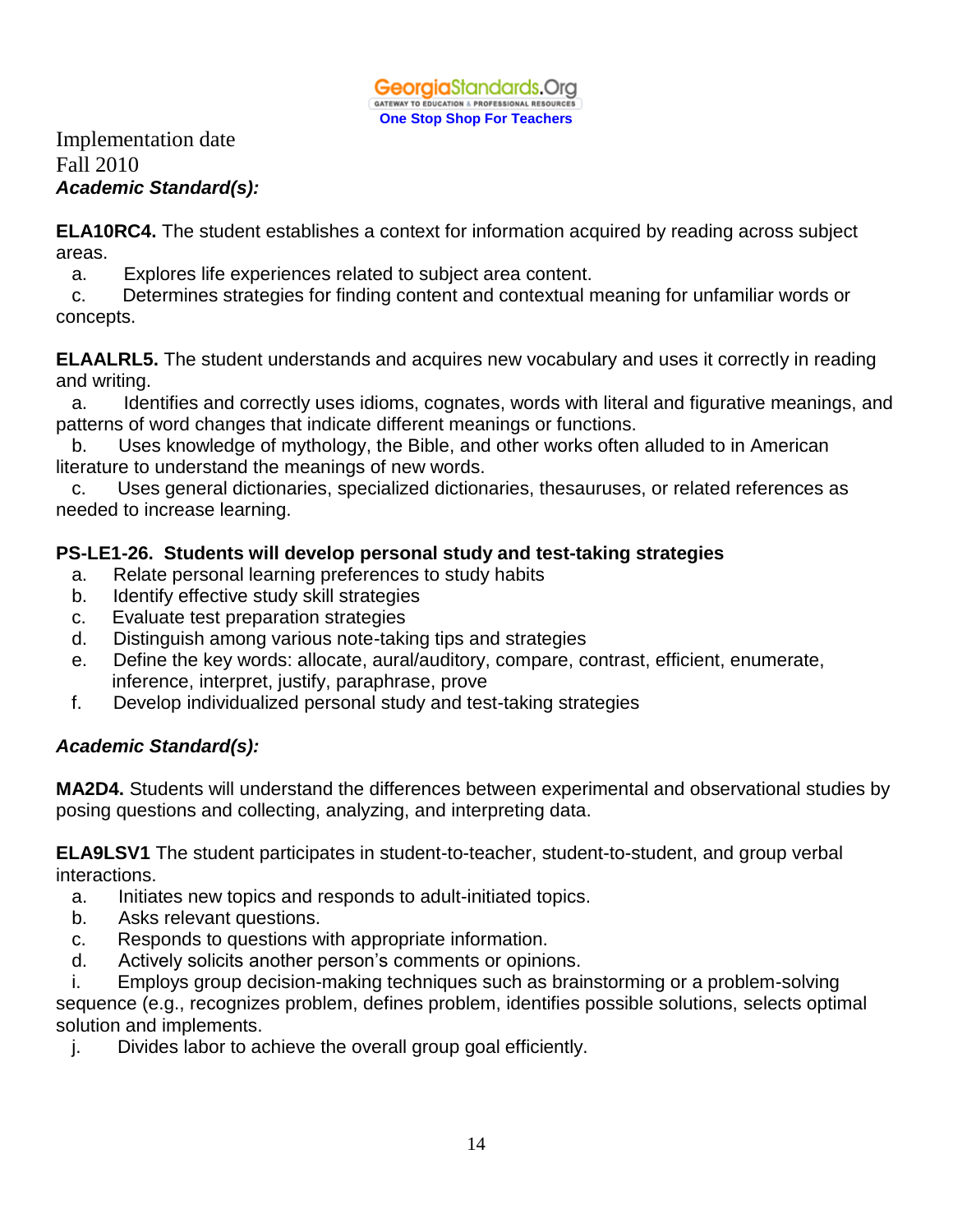

# Implementation date Fall 2010 **FOUNDATIONS FOR SUCCESS-Communication Skills**

#### **PS-LE1-27. Students will demonstrate how the communication process affects interaction between individuals**

- a. Describe the communication model for interpersonal interactions
- b. Compare verbal and nonverbal means of communication
- c. Explain how to avoid mixed messages
- d. Evaluate your communication style
- e. Define key words: audience analysis, channel, feedback, mixed messages, noise, nonverbal, receiver, setting, and verbal
- f. Demonstrate the communication process in a team role play situation

## *Academic Standard(s):*

**ELA10RL5.** The student understands and acquires new vocabulary and uses it correctly in reading and writing.

c. Uses general dictionaries, specialized dictionaries, thesauruses, or related references as need to increase learning.

## **PS-LE1-28. Students will use active listening strategies**

- a. Explain how barriers prevent effective listening
- b. Compile a list of trigger words
- c. Identify four tips to improve effective listening skills
- d. Define key words: hearing, listening, thought speed, trigger words
- e. Demonstrate active listening skills and complete an Active Listening Task Summary in the cadet portfolio

## *Academic Standard(s):*

**ELA10RC4.** The student establishes a context for information acquired by reading across subject areas.

 c. Determines strategies for finding content and contextual meaning for unfamiliar words or concepts.

 a. Identifies and correctly uses idioms, cognates, words with literal and figurative meanings, and patterns of word changes that indicate different meanings or functions.

## **SSPBC2 The student will analyze key concepts associated with information processing.**

a. Describe the components of the human information system; include working memory, long term memory, sensory memory, and attention.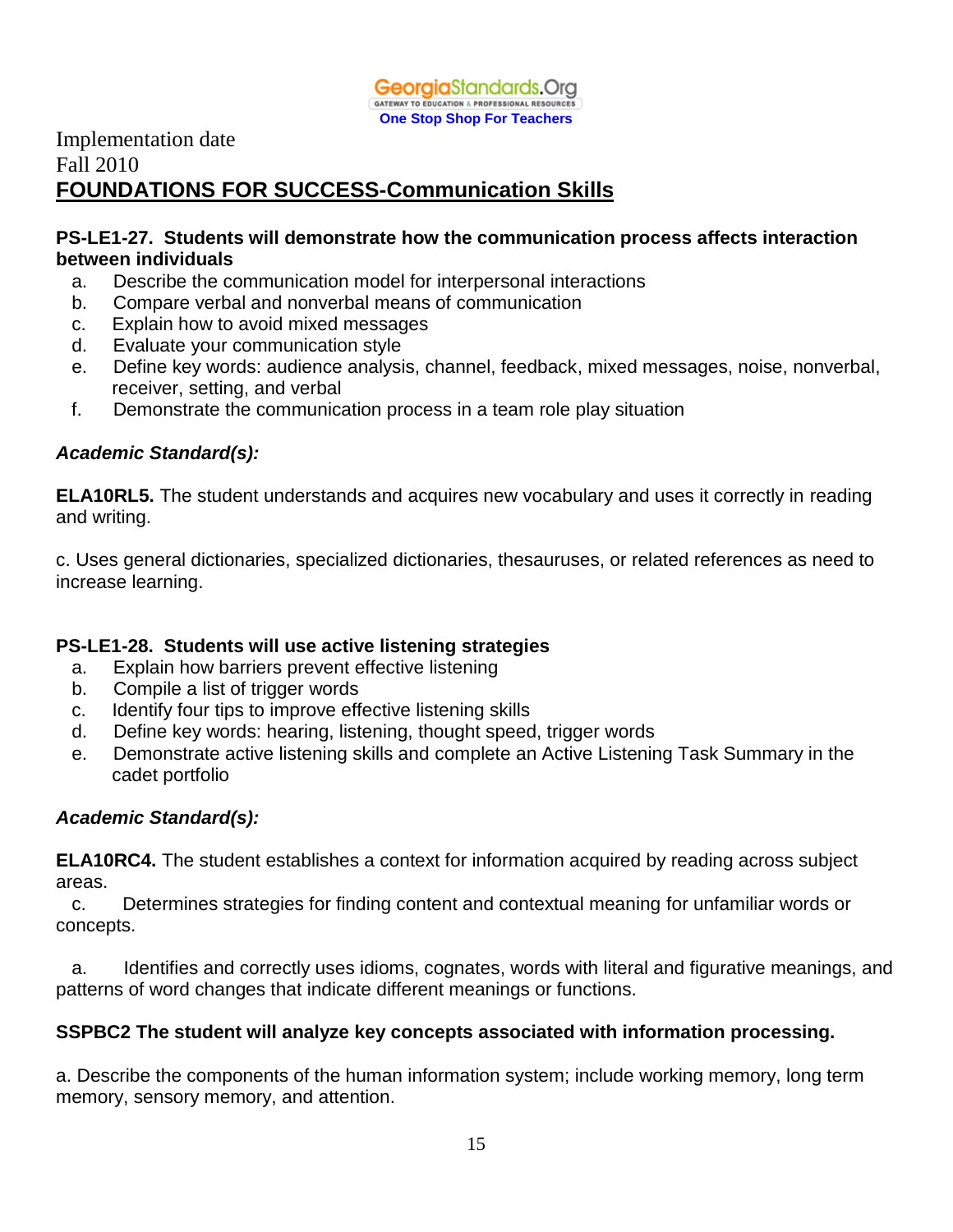

b. Evaluate strategies that enhance memory; include mnemonics, rehearsal, and elaboration.

# **FOUNDATIONS FOR SUCCESS-Conflict Resolution**

**Builds essential skills cadets need to maximize learning potential and future success, and lays the groundwork for service learning.**

# **PS-LE1-29. Students will determine causes of conflict**

- a. Recognize the impact of conflict on relationships
- b. Describe the four basic causes of conflict
- c. Analyze five different types of conflicts
- d. Use "I" statements to facilitate effective communication
- e. Define key words: active listening, conflict, effective speaking, frustration, harassment, hostility, miscommunication, relationships, solutions, territorial, understanding
- f. Create a Conflict Multi-Flow Map illustrating the causes and effects of a specific conflict

# *Academic Standard(s):*

**ELA10RC4.** The student establishes a context for information acquired by reading across subject areas.

a. Explores life experiences related to subject area content.

 c. Determines strategies for finding content and contextual meaning for unfamiliar words or concepts.

## **PS-LE1-30. Students will apply conflict resolution techniques**

- a. Apply awareness of differences in behavior preferences (Winning Colors®) to conflict situations and resolution
- b. Evaluate the steps to managing conflict
- c. Assess personal conflict management skills
- d. Recognize different hot buttons and the behavior style they indicate
- e. Evaluate the pros and cons of alternatives to determine potential solutions to conflict
- f. Define key words: apologize, compromise, mediation, negotiation, resolution
- g. Apply conflict resolution techniques to conflicts in your life

## *Academic Standard(s):*

**ELA10RC4.** The student establishes a context for information acquired by reading across subject areas.

a. Explores life experiences related to subject area content.

 c. Determines strategies for finding content and contextual meaning for unfamiliar words or concepts.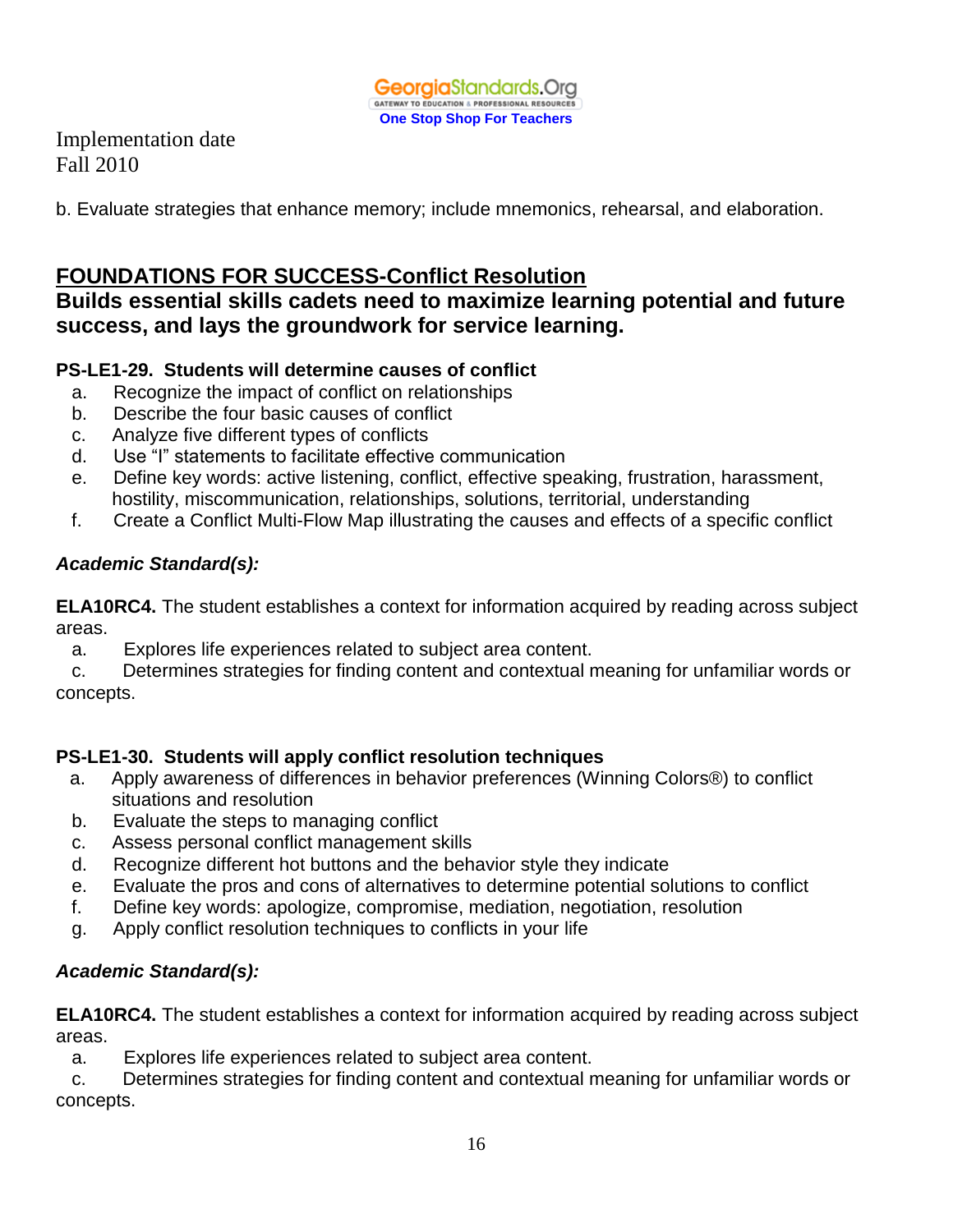

## **SSPBF3 The student will discuss the components of stress.**

a. Categorize and explain the different physiological and psychological reactions to stress.

b. Identify strategies to deal with stress that promote health; include coping strategies and behavior modification.

# **FOUNDATIONS FOR SUCCESS-NEFE High School Financial Planning Program**

## **PS-LE1-31. Students will determine personal financial goals**

- a. Differentiate between needs and wants
- b. Describe how values can influence decisions
- c. Compare SMART (Specific, Measurable, Achievable, Reasonable & Time Bound) goals
- d. Discuss how goals impact actions
- e. Define key words: delayed gratification, goal, needs, SMART goals, values, wants
- f. Develop a Personal Financial Goal Plan

## *Academic Standard(s):*

**SSEPF1** The student will apply rational decision to the making of personal spending and savings choices.

- a. Explain that people respond to positive and negative incentives in predictable ways.
- b. Use a rational decision making model to select one option over another.
- c. Create a savings or financial investment plan for a future goal.

# **FOUNDATIONS for SUCCESS – CADET CHALLENGE**

#### **PS-LE2- 37. Students will develop a personal exercise program and learn to take responsibility for their actions and choices.**

a. Compare the Cadet Challenge to the Presidential Physical Fitness Award

b. Participate in the Cadet Challenge fitness assessment and appropriate health related activities.

c. Use fitness assessment results to establish individual goals for all five health related fitness components.

d. Develop a personal fitness plan to attain individual goals.

e. Assess personal fitness outcomes following a period of training.

f. Create a personal fitness plan that promotes health related fitness, stress reduction and weight control in school and non school settings.

g. Define the key words: aerobic, anaerobic, calisthenics, cardio respiratory, isokinetic, isometric, isotonic, obesity and tone.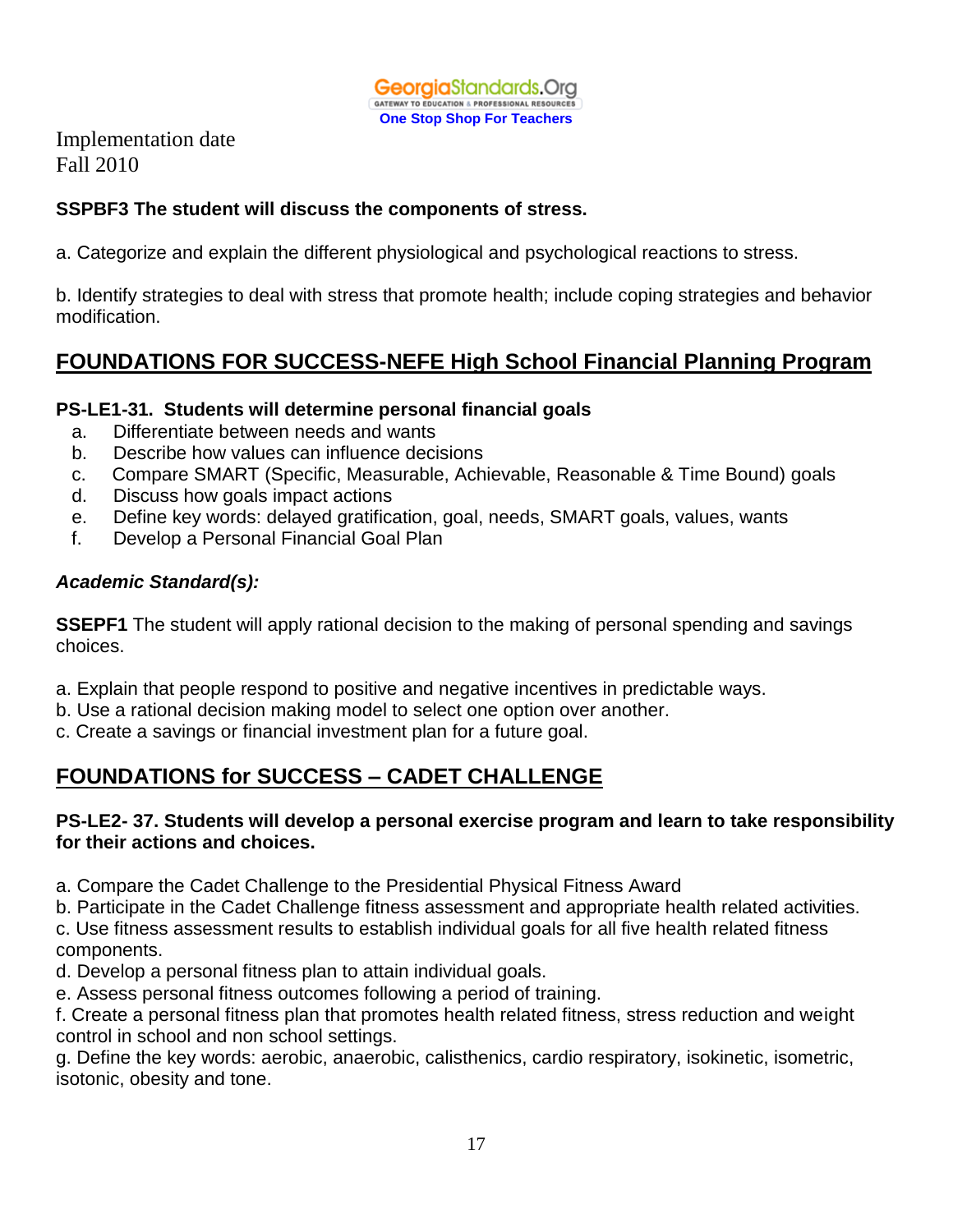

Implementation date Fall 2010 *Academic Standard(s):*

**MM1A1.** Students will explore and interpret the characteristics of functions, using graphs, tables, and simple algebraic techniques.

e. Relate to a given context the characteristics of a function, and use graphs and tables to investigate its behavior.

**SAP2** Students will analyze the interdependence of the integumentary, skeletal, and muscular systems as these relate to the protection, support and movement of the human body.

b. Explain how the skeletal structures provide support and protection for tissues, and function together with the muscular system to make movements possible.

**SCSh4** Students will use tools and instruments for observing, measuring, and manipulating scientific equipment and materials.

a. Develop and use systematic procedures for recording and organizing information.

b. Use technology to produce tables and graphs.

## **Reading Across the Curriculum**

#### **Reading Standard Comment**

After the elementary years, students engage in reading for learning. This process sweeps across all disciplinary domains, extending even to the area of personal they experience text in all genres and modes of discourse. In the study of various disciplines of learning (language arts, mathematics, science, social studies), students must learn through reading the communities of discourse of each of those disciplines. Each subject has its own specific vocabulary, and for students to excel in all subjects, they must learn the specific vocabulary of those subject areas in context.

Beginning with the middle grades years, students begin to self-select reading materials based on personal interests established through classroom learning. Students become curious about science, mathematics, history, and literature as they form contexts for those subjects related to their personal and classroom experiences. As students explore academic areas through reading, they develop favorite subjects and become confident in their verbal discourse about those subjects.

Reading across curriculum content develops both academic and personal interests in students. As students read, they develop both content and contextual vocabulary. They also build good habits for reading, researching, and learning. The Reading Across the Curriculum standard focuses on the academic and personal skills students acquire as they read in all areas of learning.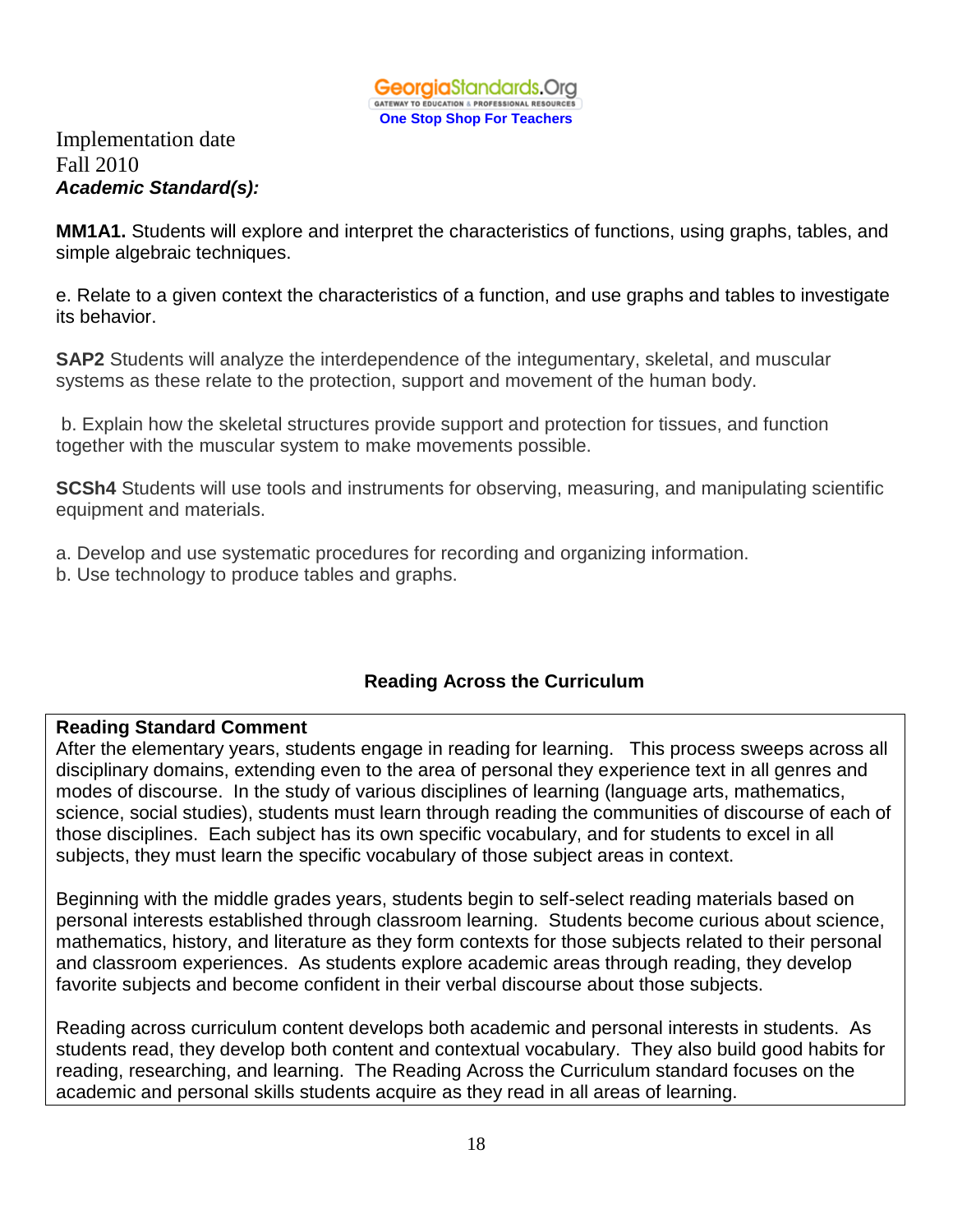Students will enhance reading in all curriculum areas by:

- a. Reading in all curriculum areas
	- Read a minimum of 25 grade-level appropriate books per year from a variety of subject disciplines and participate in discussions related to curricular learning in all areas.
	- Read both informational and fictional texts in a variety of genres and modes of discourse.
	- Read technical texts related to various subject areas.
- b. Discussing books
	- Discuss messages and themes from books in all subject areas.
	- Respond to a variety of texts in multiple modes of discourse.
	- Relate messages and themes from one subject area to messages and themes in another area.
	- Evaluate the merit of texts in every subject discipline.
	- Examine author's purpose in writing.
	- Recognize the features of disciplinary texts.
- c. Building vocabulary knowledge
	- Demonstrate an understanding of contextual vocabulary in various subjects.
	- Use content vocabulary in writing and speaking.
	- Explore understanding of new words found in subject area texts.
- d. Establishing context
	- Explore life experiences related to subject area content.  $\bullet$
	- Discuss in both writing and speaking how certain words are subject area related.
	- Determine strategies for finding content and contextual meaning for unknown words.

## **CTAE Foundation Skills**

The Foundation Skills for Career, Technical and Agricultural Education (CTAE) are critical competencies that students pursuing any career pathway should exhibit to be successful. As core standards for all career pathways in all program concentrations, these skills link career, technical and agricultural education to the state's academic performance standards.

The CTAE Foundation Skills are aligned to the foundation of the U. S. Department of Education's 16 Career Clusters. Endorsed by the National Career Technical Education Foundation (NCTEF) and the National Association of State Directors of Career Technical Education Consortium (NASDCTEc), the foundation skills were developed from an analysis of all pathways in the sixteen occupational areas. These standards were identified and validated by a national advisory group of employers, secondary and postsecondary educators, labor associations, and other stakeholders. The Knowledge and Skills